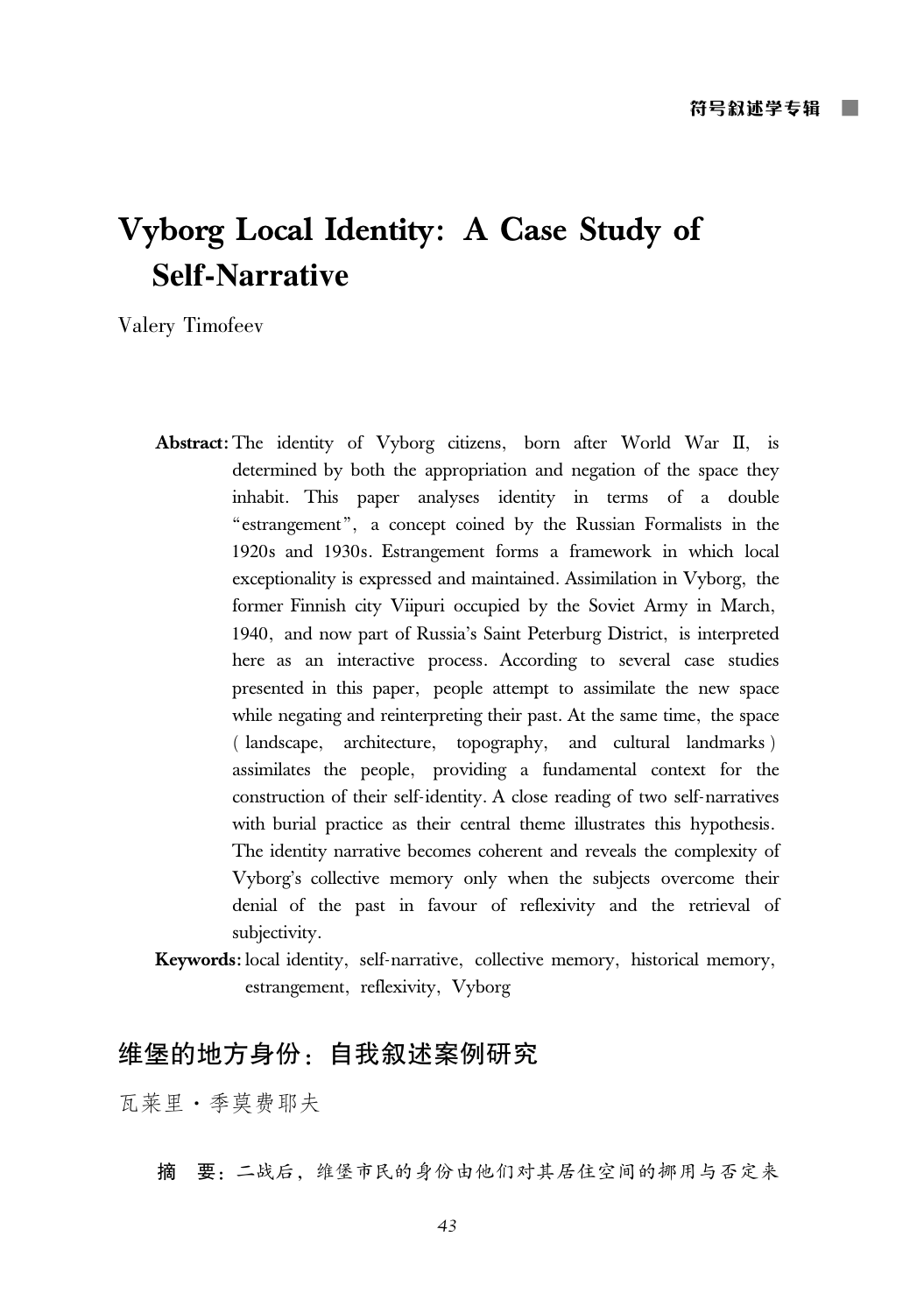决定。本文采用俄国形式主义者在20世纪20至30年代创造的 术语——双重"陌生化"来分析身份问题。陌生化构成一个表 达和保留地方独特性的框架。维堡曾是芬兰的维伊普里,在 1940年3月被苏联军队占领,现在成了俄国圣彼得堡的一个部 分,本文认为它的同化是一个相互作用的过程。对相关案例的 研究表明,人们在试图同化一个新地区的同时又否定和重释他 们的过去。这个地区(包括景观、建筑、地形、文化标志)在 同化居民的同时,为他们提供了建构自我身份的基本语境。本 文通过细读两个以下葬为核心主题的自我叙述来说明这一假设。 只有当主体以自反性克服他们对过去的否认, 恢复主体性, 身 份叙述才能够清晰连贯地反映维堡集体记忆的复杂性。

- 关键词: 地方身份; 自我叙述, 集体记忆, 历史记忆, 陌生化, 自反性, 维堡
- **DOI**: 10.13760/b. cnki. sam. 201601004

To Kari K. Laurla (1943-2006) who taught me to love Vyborg, the city to which we both belong

#### **I**. Introduction

As I was born in Vyborg myself, this article may be regarded as a case of selffashioning and self-narration. It was started in 2007 as a historical study on the reuse of old graves in Vyborg. My objective was to evaluate this practice, which at the time I found bizarre and psychologically traumatic. Later, I treated the essay resulting from my research as a self-narrative, using narratological tools to analyse my own text. At that point I developed the hypothesis that my local identity had dominated my specific and traumatised outlook as the author of the essay.

Those who settled in Vyborg after World War II developed a clear understanding of their geographic, ethno-political, and cultural separation from other people. Being dislocated and cut off from the Soviet "mainland", they no longer belonged to their places of origin all around the USSR, which they had left to settle in Vyborg. Moreover, because of the compulsory, politically determined nature of their dislocation, they could not associate themselves with the city's former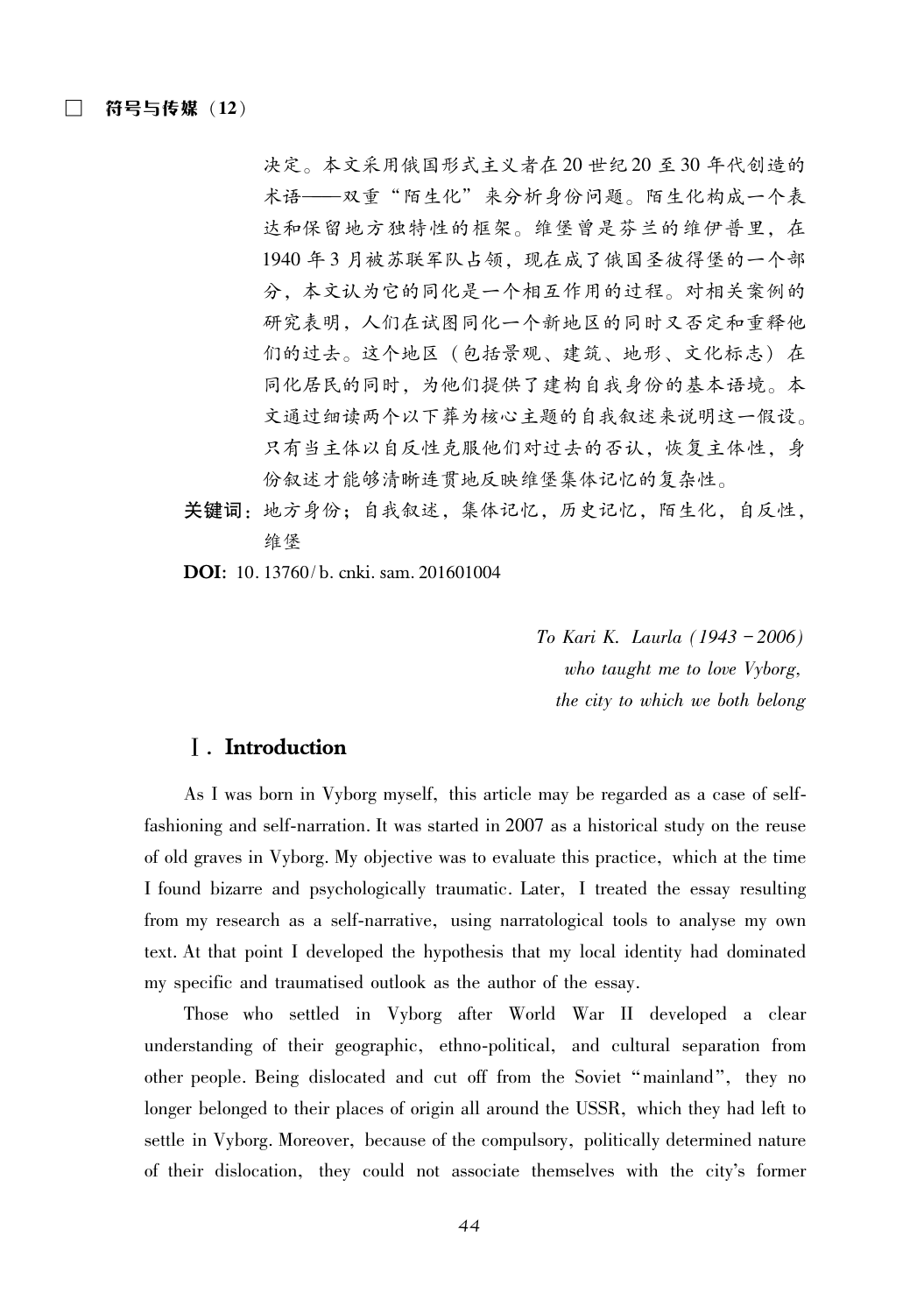citizens, the Finns, who had been forced to leave their homes, schools, and theatres for the new settlers to use. The new locals quickly discovered that the other settlers were also strangers to them, many having come from places they had never heard of. Consequently, members of this haphazard post-war community in Vyborg did not have in common the customary assumptions and stereotypes of their own local cultural background. (Granitsa, 2005) Only their children and grandchildren born in Vyborg felt free of the need to manage the effect of displacement and loss.

Several sets of theoretical tools have been particularly useful in the present study. Considering the conflicted nature of Vyborg's local identity, several sets of theoretical tools are needed to analyse it in a consistent, convincing manner. The first set is grouped around a simplified ("dispirited" according to Heartfield) version of Hegel's theory of self and other, stating that "the juxtaposition towards the other constitutes the self" (Heartfield, 2005). This Hegelian notion is widely known nowadays as the concept of "othering", and is used in gender and postcolonial studies to help researchers write on the subject of immigration, integration, and other experiences leading to identity crises. The concept of "othering" is essential in this study, because it allows the portrayal of Vyborg citizens as a community that defines itself in contrast to both the former inhabitants of the city and the newcomers who relocated from various places across Soviet Russia.

Certain aspects of imagology have also proven relevant to the present study. The concept, as stated in Beller and Leersen, helps reveal "the dynamics between those images which characterise the other (hetero-images) and those which characterise one's own domestic identity (self-images or auto-images)"  $(2007, p. xiv)$ . In this paper, I often interpret the national aspect of Vyborg's self-identity as a misunderstanding and an artificial construct that obscures the city dwellers' resolution of their identity crises.

Yet another set of theoretical concepts used in this research derives from theories of historical memory. The idea that national identities are psychological linguistic constructs gained critical acclaim at the end of the twentieth century. (Giesen & Berding, 1996) It is closely linked to the concept of historical awareness, which most scholars also present as a construct. (Hobsbawn & Ranger, 1983; Nora, 1992) One could consider both ideas as belonging to the same scientific paradigm, which is predicated on the nature of their contractedness. When a similar approach is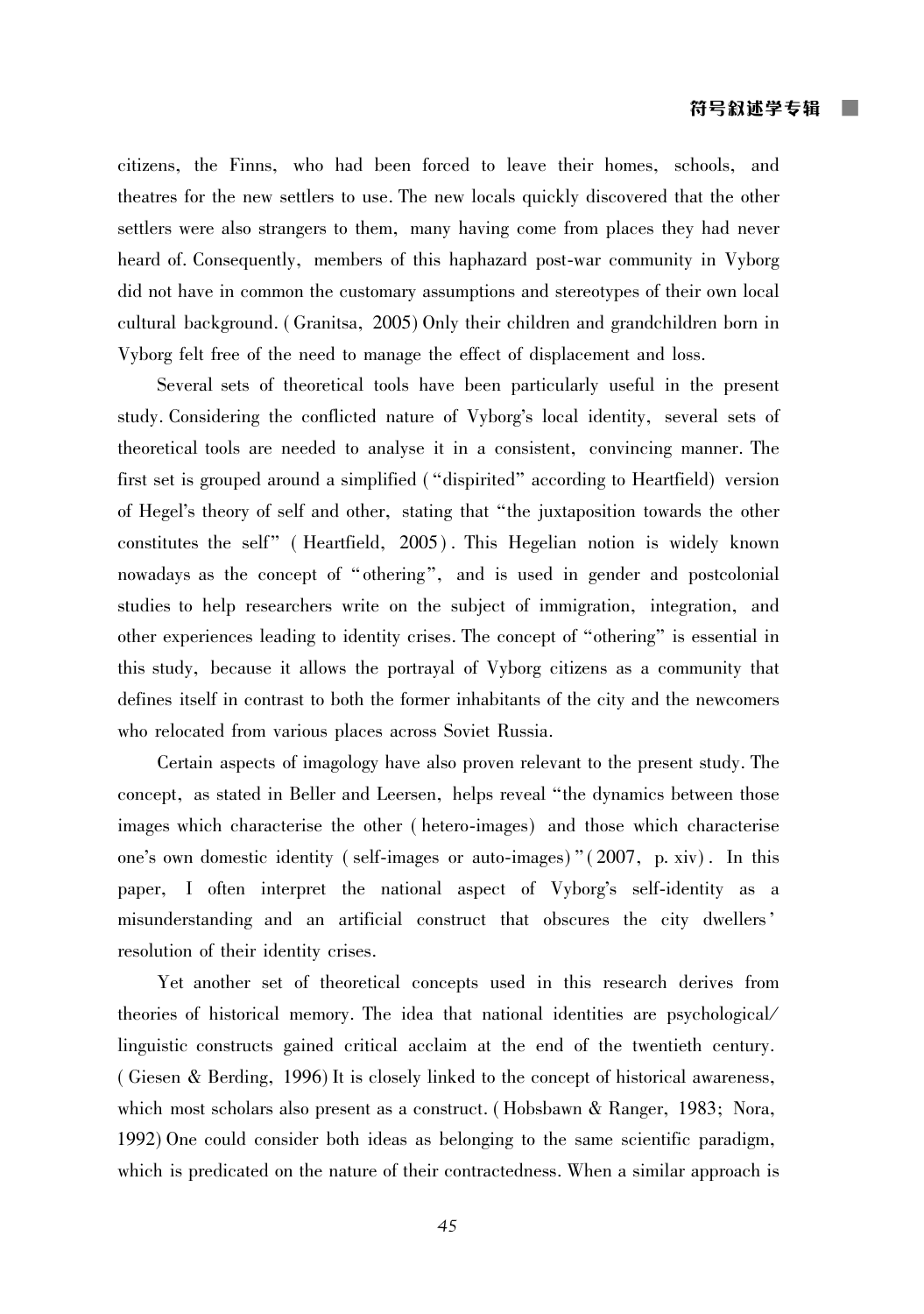applied to the study of Vyborg, however, it generates conflicting results, revealing, for example, that local identity can in no way be seen as a miniscule component of Russian national identity. In other words, what works well in terms of Les Lieux de *memoire* all over Russia fails in Vyborg.

Having tried several theoretical approaches to allow me to frame my study of Vyborg's self-identity, I decided on semiotics and narratology as the fields could provide the most fundamental theoretical insight in the present study. Both are interdisciplinary, with Paul Ricoeur's theory of narrative identity to be credited in the first instance (Ricoeur, 1992). Therefore, "narrative" is used in my article as a general term to describe the "medium that displays the goals and intentions of human actors; makes individuals, cultures, societies, and historical epochs comprehensible as wholes; humanises time; allows us to contemplate the effects of our actions and to alter the directions of our lives" (Richardson, 1990, p. 20).

#### $\parallel$ . Narration (Case #1)

Vyborg, the biggest city on the Karelian Isthmus, compels researchers to describe it as a palimpsest. This colourful metaphor works well in this case, because over the course of its long history starting in 1293, it has been part of Sweden, the Russian Empire, Finland, and the USSR, and presently the Russian Federation. From the moment of its foundation, the city has been an active agent of the ongoing cultural process. Palimpsest implies that old texts cannot be completely obliterated something always remains and shines through the fabric of the new narrative. This is also true for Vyborg. The cultural texts of the city have never been completely obliterated, and whenever a new layer was added, it became merely a transparent coating that often dramatically changed the intended effect.

The Red Army first occupied Vyborg in March, 1940, in the course of the 1939 - 1940 Winter War. In August 1941, the occupied territories were recovered by the Finns, and the Soviets abandoned the city, leaving behind their buried dead.

Dozens of cemeteries are spread around Vyborg and its suburbs, providing scholars with one of the brightest insights into the city's palimpsestic nature. In the 1940s, most of the gravevards were divided into Finnish, Swedish, German, and Russian Orthodox sections; some also had Jewish and Muslim areas. When the Finns returned to the city in 1941, they noticed no cemetery vandalism, especially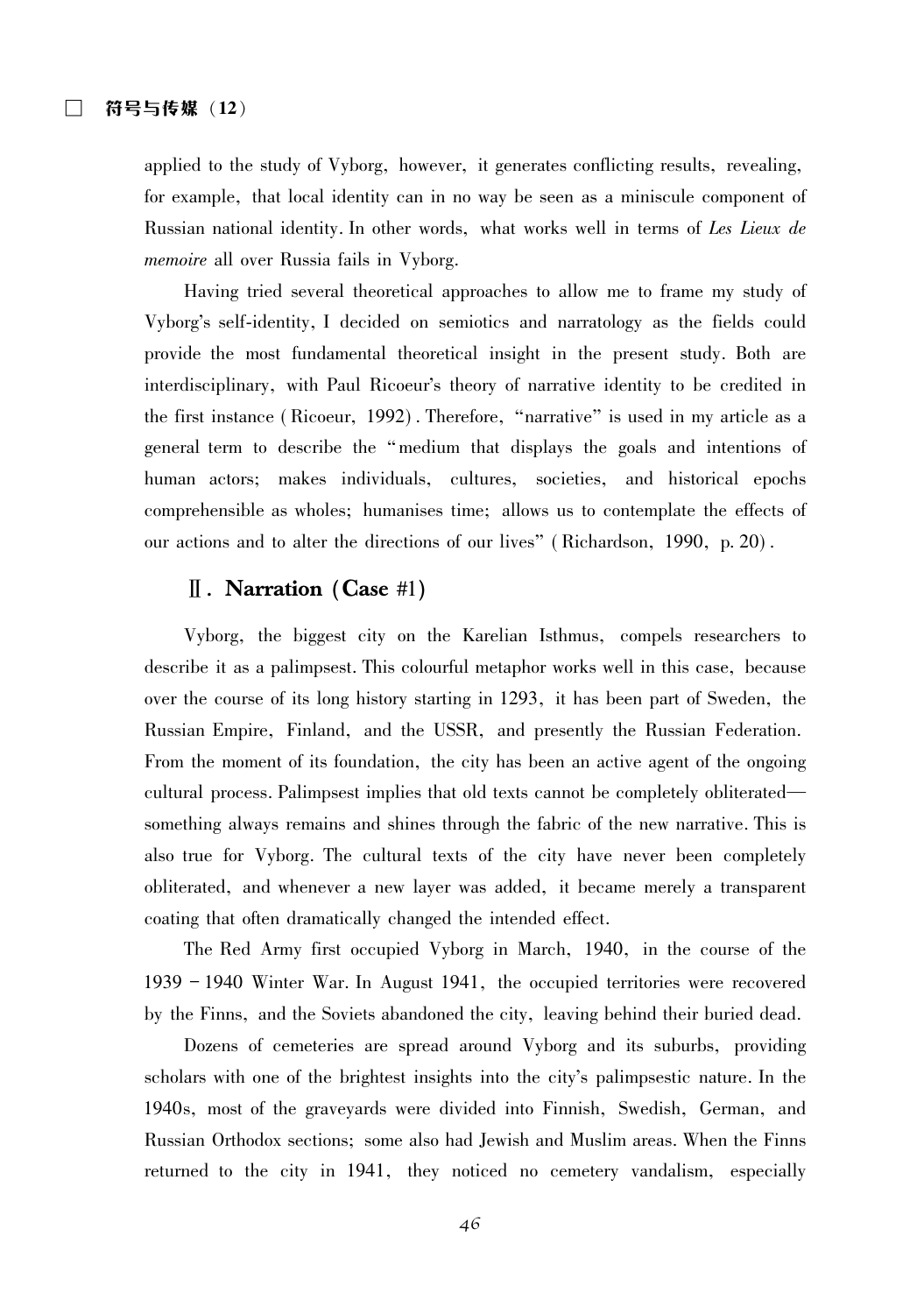regarding tombstones or statues. For the "dead of the past", the Soviets had needed relatively little space to dispose of bodies, as most of their graves were military-style mass burial places, the so-called *bratskive mogily* (6parckue MOTULIII), in which hundreds, sometimes thousands, of bodies were deposited under a single tombstone large enough to list all of the identified victims' names. The Soviets had used mainly the Russian Orthodox cemetery in Sorvali, placing their graves next to the gravevard's central gate or near the main road. Having spared the existing graves, they inflicted only unintentional damage resulting from burial works in the vicinity and from the large vehicles used for transporting bodies. Several cases of reusing old Finnish graves were reported, but this was not a common practice. (Tolstikove & Lankinen, 2007)

After 1944, when Vyborg was reoccupied (or "liberated" as the Soviets preferred to put it), the situation with Vyborg's cemeteries began to change, as they also began to serve as sites of "forced relocation". In 1944 there were three Orthodox cemeteries in the city. Two of these were located in the Ristimaki and Sorvali districts, occupying a compact space next to the Orthodox Churches. Two of the Russian cemeteries bordered Swedish, German, Finnish, and Jewish cemetery areas, while the third was a separate Russian Orthodox graveyard near Ilinskaya Church. Although at least two of the three Orthodox cemeteries had enough space to accommodate the "newcoming" dead for twenty or thirty upcoming years, the Soviets, ignoring common sense, adopted a policy preoccupied with full erasure of Vyborg's past or its palimpsestic replacement with the Soviet present.

Having taken over the city, the new inhabitants set about demolishing all of the Russian Orthodox cemeteries, starting with the Orthodox churches. In the process, they also eliminated a collective Soviet military grave in the Orthodox sector of Sorvali—a blatantly meaningless act, given that the land was reused only in the 1960s and 1970s when a new road, petrol station, and car park were constructed over the former graveyards.

Other parts of Vyborg's cemeteries (Finnish, Swedish, German, and Jewish) were neglected but left intact. The only eloquent exception was the old Finnish sector of the Ristimaki cemetery, which by then had been isolated from the rest of the gravevard by a road and a stone wall. The Soviets began reusing this cemetery in 1945, replacing the mass grave of the Sorvali Russian Orthodox cemetery that had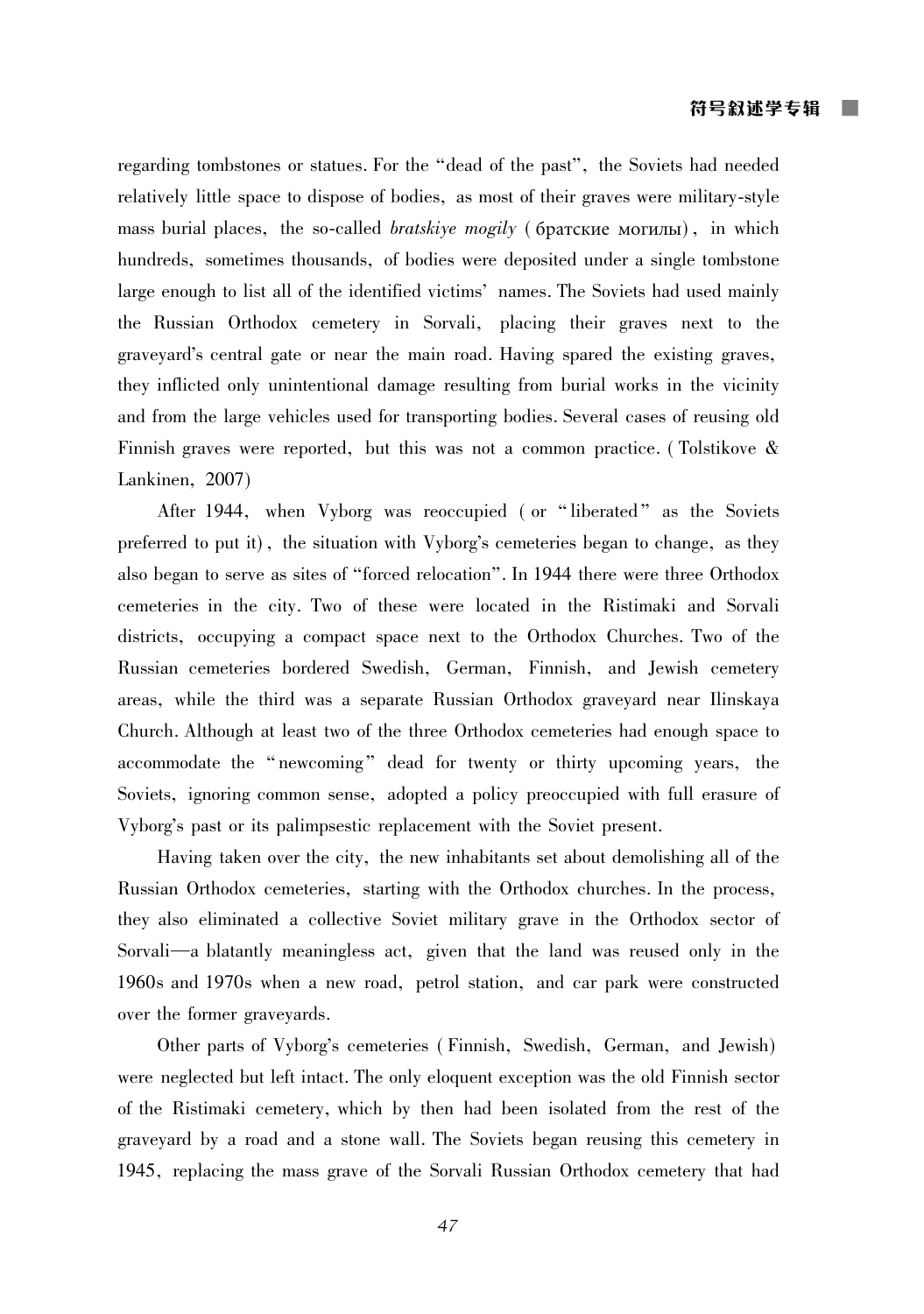been created in 1940. Until the mid-1960s, the Finnish part of Ristimaki remained the city's main active cemetery. This cemetery can now be read as a two-layered text, with the new Soviet narrative "written over" the Finnish original. The most striking feature of this graveyard text is its tombstones. The Soviet city-dwellers did not remove the Finnish monuments, but instead reused them, applying several obliteration and replacement techniques. The simplest method was to write a new name above the original inscription with water-resistant paint, such as oil. Another method involved scratching off the old name and carving a new one between the badly distorted lines of the old text. Finally, the newcomers used only the grave without altering the tombstone, paying no attention to the name on it. In this case, the new dead remained unnamed and could be identified only by those relatives who had claimed the grave.

The strategies applied by the citizens of Vyborg when reusing the city's cemeteries allow me to treat these deeds of cultural violence as a series of symbolic acts, which in addition to fulfilling a utilitarian purpose, also have a detectable message related to Vyborg's local identity. The story of the Ristimaki cemetery immediately reveals at least one implication, associated with a rhymed Russian saying,  $Bylo$  vashe—stalo nashe (Once yours—now ours). This message is closely linked to the political, social, and economic agenda of the Soviet state, which was pronounced not only at the time of the occupation, but also during subsequent decades. Often cited in cartoons and popular fiction and widely used in common speech, the rhyme was not only familiar to adults, but also used by every Russian child. The popularity of this saying and its semantic proximity to the propaganda texts of the 1940s relate to the Soviet takeover of Finland. In other words, while interpreting the narrative of the Vyborg cemetery, I attempt to treat it linguistically, detecting a layer of meaning that is not only verbal in form, but also derived from the vernacular. This approach emphasises such aspects of the Soviet treatment of Vyborg's cemeteries—and more broadly, its cultural memory—as translation.

In light of this interpretation, three types of Soviet treatment of cemeteries become apparent. The first can be termed "acceptance", presupposing the new city dweller's passivity in relation to the past. They leave the cemeteries as they were, as if to say that their city had undergone no ownership change. The "once yours, now ours" rule does not apply in this case, as no one claims the abandoned property. As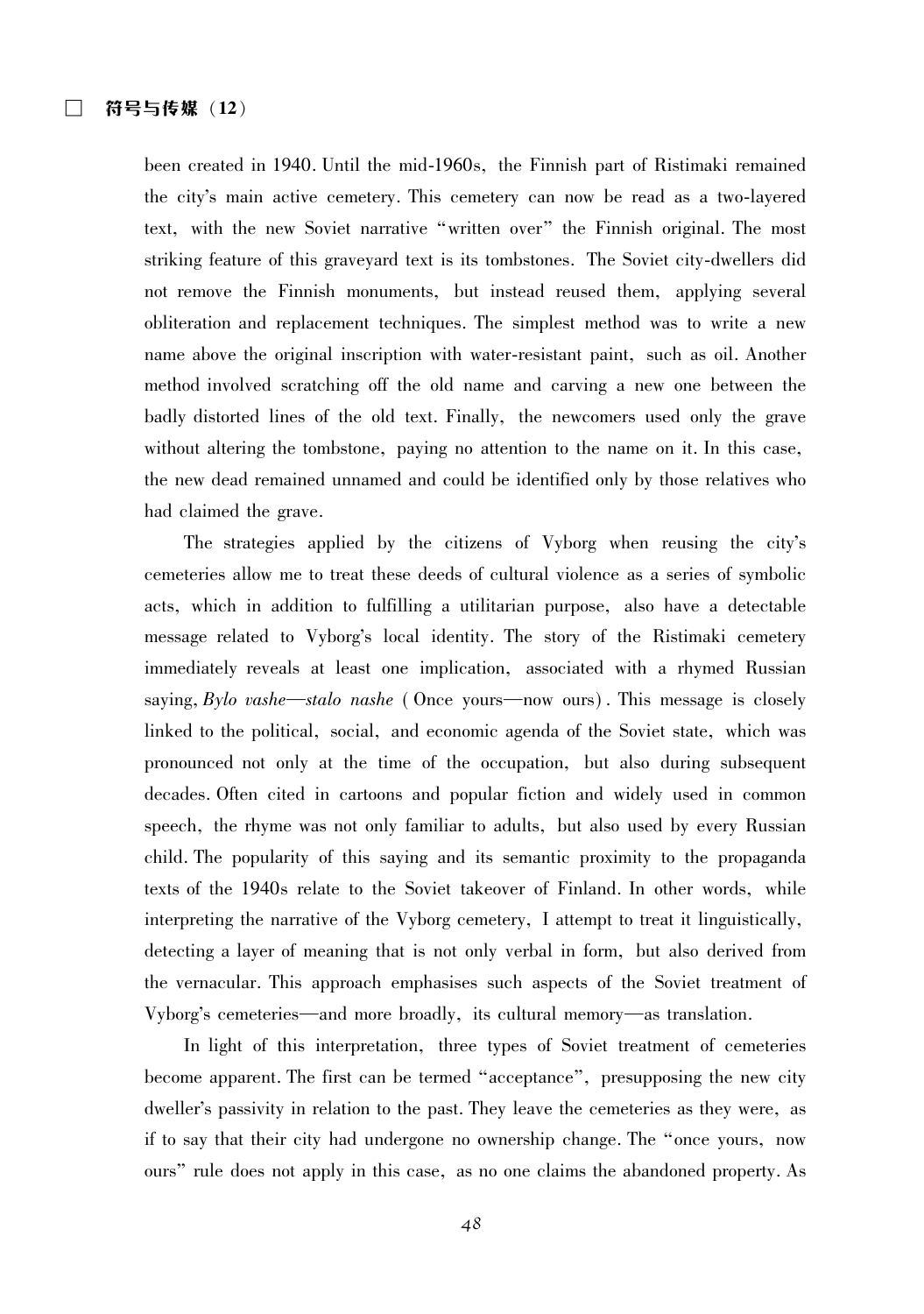a consequence, there is no verbal rendering of the original historic narrative, and thus. no translation.

The second type can be termed "destruction", the demolition of Russian cemeteries established on Finnish territory in the past. Although the Soviets needed cemeteries, they refused to use Russian cemeteries to bury their dead, as reuse could be interpreted as a meaningless act of translation from Russian into Russian. By demolishing the Russian cemeteries in Vyborg, the Soviets erased the palimpsest of memory, replacing it—decades later—with a utilitarian layer of urban structures. This choice easily compares to an incompetent translation practice, summarised by the rule of thumb: "If you don't know how to translate something, omit it."

The third type of Soviet memory narrative elucidated by the treatment of cemeteries in Vyborg can be termed "repression". Its goal is to turn a Finnish cemetery into a Russian one, translating the Finnish gravevard into the language of the occupants. One of the tools of such translation involved introducing the typically Russian iron fences separating each grave from the others. Another tool, already mentioned, was re-marking the graves with new names.

According to Paul Connerton (2011), cultural memory studies recognise seven types of forgetting. The reuse of Finnish graves seems to belong to therepressive *erasure* type that was first widely used in ancient Rome (*danatio memoriae*), and later gained popularity among totalitarian regimes. This type of forgetting "has the effect not of *destroying* memory but of *dishonouring* it" (Connerton, 2011, p. 41). Erasing or writing over the names of the dead on old Finnish graveyards allowed the Soviet inhabitants of Vyborg to deny the earlier Vyborg history. Among the functions of this historical practice, there was purpose in masking the fact that a lot of Russians had been living in "bourgeois" Finland. Naturally, Communist propaganda would have been at loss to answer simple questions about the past, such as: "If there were thousands of Russians buried in Vyborg, where are their relatives, colleagues, and friends? Are they all dead, too? And if not, where are they relocated?" Any hint that might have evoked the idea of thousands of Russians previously living in Finland who might have chosen not to be Soviet citizens was to be banished. The fear of failing to reconcile Vyborg's past with its present was so great that the Soviet government chose to destroy cemeteries, excavate and get rid of remains, and turn graveyards into construction sites rather than face such unwelcome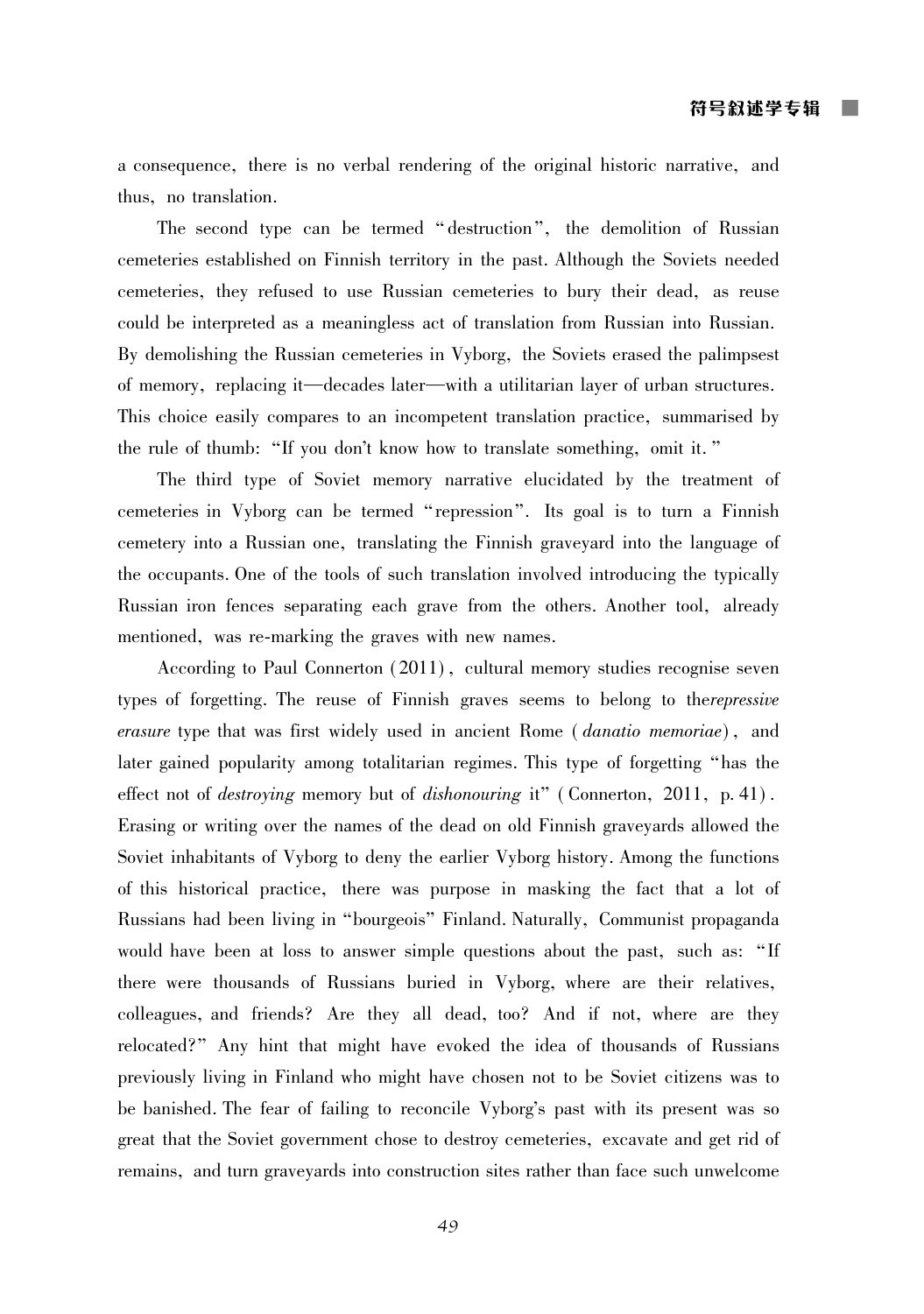questions.

Two decades later, Vyborg faced the need for a new cemetery. The "new" graveyard occupied the site of the old Finnish cemetery. It preserved its Finnish name Kangas, thus giving life to a new local euphemism. In Vyborg, to go to Kangas means to die. Thus, Vyborg's genius loci is still at work.

In the 1980s, yet another cemetery was established, occupying a new place. This time it had no Finnish name, yet also bore no resemblance to a traditional Russian cemetery, due to its open, park-like layout and broad paths without grates or fences. In terms of narratology, this new version of a Vyborg cemetery has finally turned the people who believed they were the authors of their urban text into what they actually were: narrators, storytellers who existed within the story while simultaneously spinning the tale. Definitely unreliable, these narrators sought to usurp the authorial voice of their city, the site of memory which is to remain omnipotent and omniscient.

#### $\parallel$ . Narration (Case #2)

I have lived in St. Petersburg since 1975. A number of my relatives were buried in the graveyards of this city which we usually visit at least twice a year. The real history of the cemetery in St. Petersburg where my in-laws are buried is similar to that of all old cemeteries in the city, and to the history of most old graveyards in big cities all over Russia. The cemetery started functioning in the middle of the nineteenth century. In 1915 it was full and no more burials were sanctioned. In the mid-1920s, it started functioning again. Then it was closed once more, later opened, and then closed again. Nowadays it is in full operation with a new church built there ten years ago. Approximately  $10 - 15$  per cent of the original site was added to the old cemetery as a new space, but failed to resolve the shortage of burial space. There is only one way to solve it—to reuse old graves, a practice that has been followed for dozens of years. I do not wish to discuss the moral issues of such reuse, an issue which seems common worldwide. It also seems to have longevity; thus, Shakespeare's *Hamlet*: "Alas, poor Yorick! I knew him, Horatio."

The thing that surprised me most is that people visiting the cemetery tend to filter or block out any signs of the old practice of grave reuse. They may read the names on gravestones dating from the 1860s to the 1880s (as I have done for the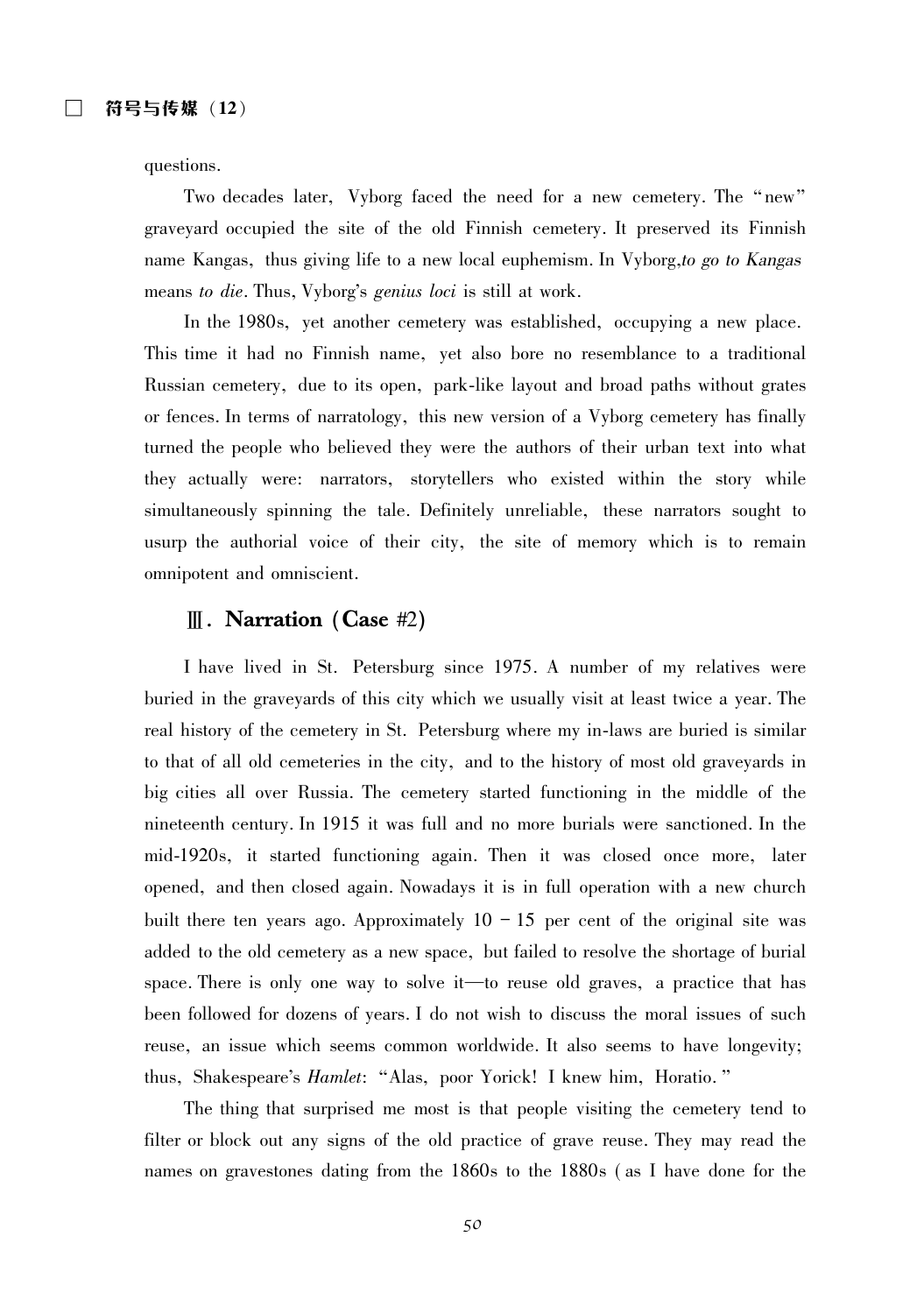past twenty years) without questioning why such gravestones are so rare and their numbers constantly decreasing. There are a lot of obvious questions that adults consciously—or unconsciously, some may argue—avoid asking.

The problem as I see it is why I, like many other people born in Vyborg, consider the practice of reusing old Finnish graves in Case  $#1$  to be a meaningful performative act, whereas similar burial practices elsewhere reside in the blind spot of my brain where they ring no bell and eventually signify nothing.

The attitudes in Case  $#2$ , where we refuse to see—and thus to interpret—the obvious, are maintained by constantly and selectively refraining from engaging our decoding abilities. This can be explained in a number of ways, depending on the approach one prefers, e.g., in terms of psychology.

By contrast, Case  $#1$  provides us with an example in which the decoding is switched on to ensure that we regard certain practices as performative acts.

In accordance with my hypothesis, the reason a person suspends interpretative judgment in one case yet treats the same subject, the same burial practice, as a traumatizing text in another, is the use of different points of view involving different sets of attitudes. A self-identity profile is always complex, and each emerging situation or context may change one's priorities. Sometimes gender is at the top; at other times it is ethnic background or social status.

For me, as for a lot of people of my age who were born in Vyborg, it is this place that activates our local identity; it is in Vyborg that this identity is primary. There is no need to feel oneself a Viipurin poika (Finnish for a boy from Vyborg) when you are in St. Petersburg, Moscow, or elsewhere.

It seems as simple as that. Local people tend to see local things differently.

The classical social theories of Marx, Weber, or Durkheim do not easily apply here, as Vyborg's "new settlers" were not engaged in immigration or integration. They were not a separate social, ethnic, or cultural group integrating into a society, as do the ethnic minorities of contemporary Europe, where something like "acculturation" takes place. The Vyborg settlers emerged into a partly foreign material culture. They obtained a functioning urban infrastructure: libraries, theatre, archives, and buildings, including homes as households with kitchenware, pottery, china, etc. ready for use. There was tap water and hot water in every flat. and the cottages looked similar to the typical village dwellings the new settlers had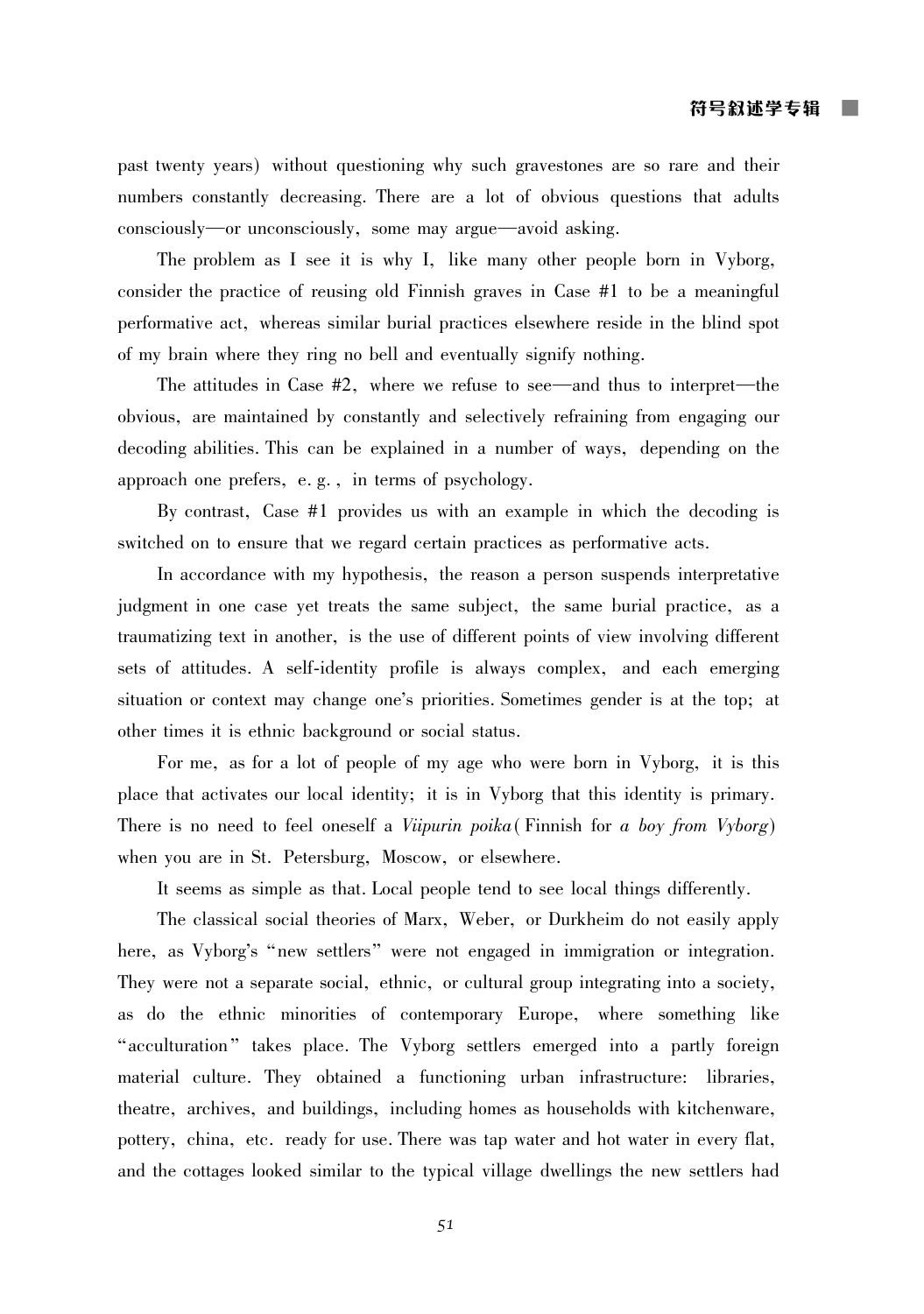left. Similar, but far better equipped and differently organized. This is where the first gaps occurred between official propaganda and personal experience. Those who "were exploited by the local bourgeoisie" and "needed liberating" first fought fiercely against the liberators. And then the liberators discovered that the "exploited" Finnish workers and farmers lived in much better conditions than did the Soviet people.

As a result, the main features of the Vyborg local identity area refusal to belong and a distinct tendency to differ.

### **N.** Conclusions

The settlers' children who were born in Vyborg after World War II belong to a unified, culturally constructed community characterised by self-seclusion, selfidentification, and othering, and the expression and maintenance of a local identity. The formation of the Vyborg local identity is tightly bound to time and space, and is the central hypothesis of this article. The lived experience is built around the representation of a "newly learned" past for those who were eager to learn more about local history. Thus local identity is shaped by the irreconcilable difference between the lived experience, a variety of memories, and the official historiographies (both Soviet and Finnish). Nevertheless, locals share a clear understanding that they are disconnected and cut off from others in this country, even from St. Petersburg, to whose region Vyborg belongs as one of its administrative centres. At the same time, the citizens of Vyborg can freely identify with both Russians and Finns. In this paper, I have proposed a specific hypothesis that Vyborg's local identity is determined by a double estrangement, or defamiliarisation, to use Victor Shklovsky's literary term. This device works through its double power to form the framework within which local identity is expressed and maintained. Assimilation here might be considered an interactive process: people trying to assimilate a new space while the space (landscape, architecture, etc.) is assimilating the people, forming an important part of the framework in which local identity is being constructed. The advanced hypothesis can be supported by Berzonsky's self-identity model (Berzonsky, 2011), according to which 'the perception and understanding of information from reality (*i.e.*, social, cultural, and physical contexts) is filtered through people's theoretical constructs and identity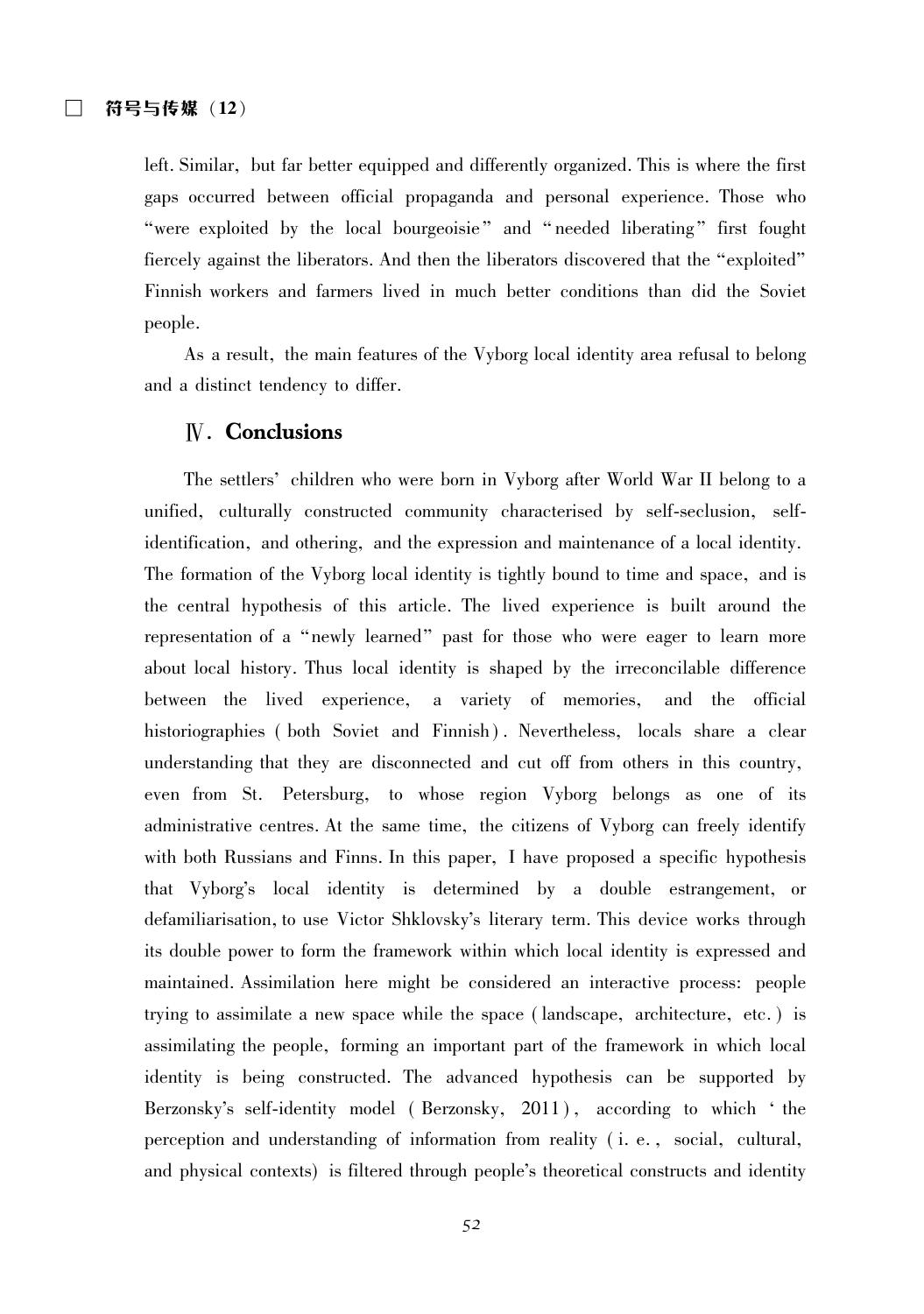structure, which in turn influence what information they attend to and encode and how this information is interpreted.

#### **References:**

- Adorno, T. W. (1998). What does coming to terms with the past mean? In G. Harman (Ed.), Bitburg in moral and political perspective (pp.  $114 - 129$ ). Bloomington, IN: Indiana University Press.
- Assmann, A., & Conrad, S. (Eds.). (2010). Memory in a global age: Discourses, practices and trajectories. Basingstoke, UK: Palgrave Macmillan.
- Bal, M. (2002). Narratology. Introduction to the theory of narrative. Canada, CAN: University of Toronto Press.
- Bendiken, A. (2010). A thousand lakes of red blood on white snow. Retrieved from http://www. ar. to/2010/08/red - blood - white - snow
- Berzonsky, M. (2011). A social-cognitive perspective on identity construction. In S. J. Schwartz et al. (Eds.), Handbook of identity theory and research. DOI: 10.10007/978 -  $1 - 4419 - 7988$  $-9 - 3$ .
- Capoccia, G., & Kelmen, R. D. (2007). The study of critical junctures: Theory, narrative, and counterfactuals in historical institutionalism. World Politics,  $59(3)$ ,  $341 - 369$ .
- Caruth, C. (1996). Unclaimed experience: Trauma, narrative and history. Baltimore, MD: The Johns Hopkins University Press.
- Crain, S. A. (1997). Writing the individual back into collective memory. American Historical Review. December, 1372.
- Connerton, P. (2011). The spirit of mourning: History, memory and the body. Cambridge, UK.: Cambridge University Press.
- Davies, D., & Shaw, A. (1995). Reusing old graves: A report on popular British attitudes, Ecclesiastical Law Journal,  $19(4)$ ,  $590 - 592$ .
- Fentress, J., & Wickman, C. (1992). Social Memory. Oxford, UK: Blackwell.
- Giesen, B., & Berding, H. (Eds.) (1996). Mythos und Nation. Frankfurt, BRD: Suhrkamp.
- Goffman, E. (1999). The Presentation of Self in Everyday Life. London, UK: Peter Smith.
- Granitsa, I. L. (2005). Vospominania sovetskix pereselentsev Priladoshskoy Karelii i Karelskogo peresheika (The Border and people: Memoirs of the resettlers to Ladoga region Karelia and the Karelian Peninsula). Russia: St. Petersburg European University.
- Halbwachs, M. (1980). On collective memory (F. J. Ditter, Jr., & V. Y. Ditter, Trans.). New York, NY: University of Chicago Press.
- Heartfield, J. (1999). Hegel dispirited: The reification of the other in Kojeve, De Beauvoir and Sartre. Retrieved from http://www.academia.edu/1213833/Hegel\_Dispirited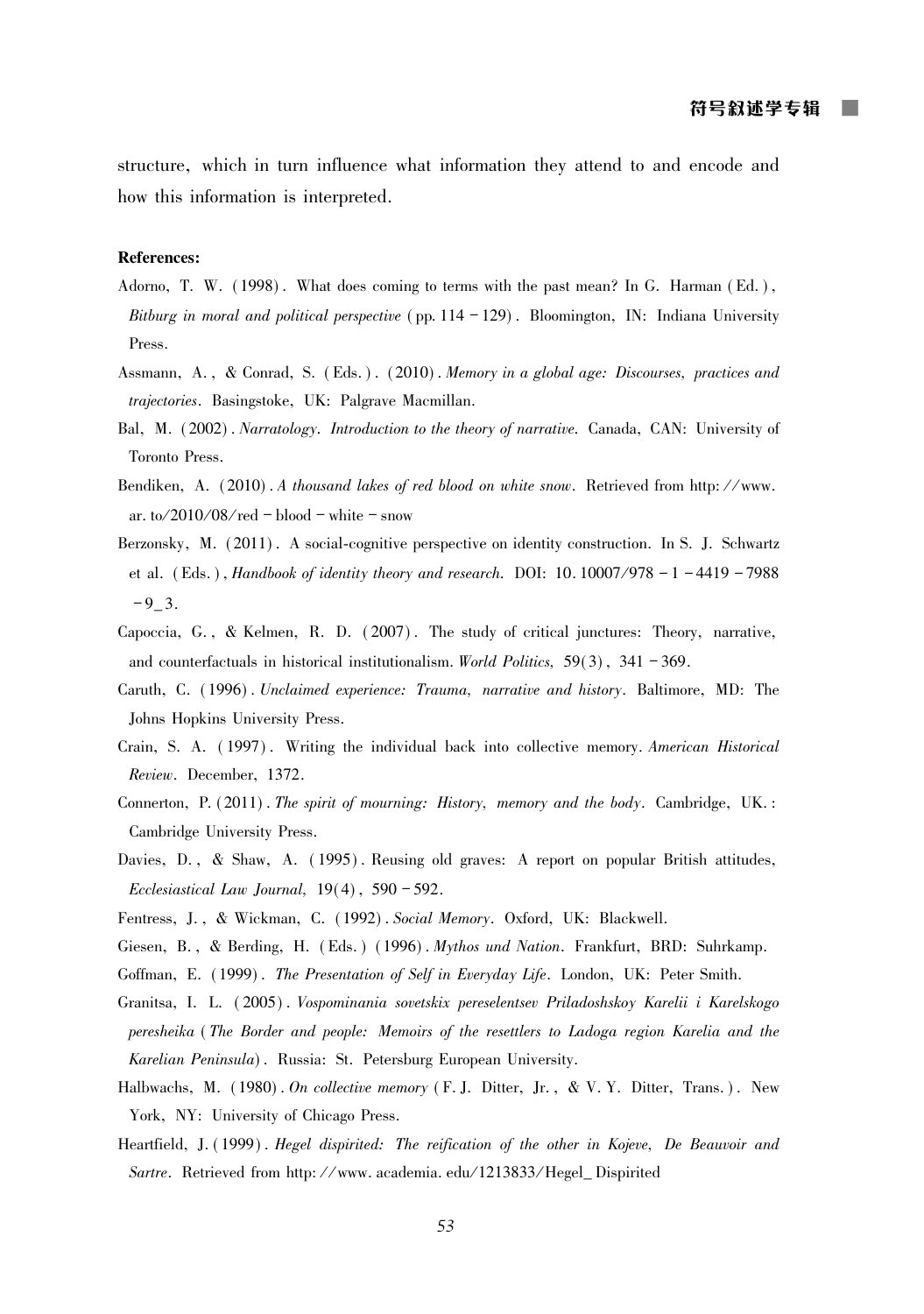- Hobsbawn, E., & Ranger, T. (1983). The Invention of Tradition. London, UK: Cambridge University Press.
- Hutton, P. H. (1993). History as an Art of Memory. Hanover, NH: UPNE.
- Irincheev, B.  $(2011)$ . War of the white death: Finland against the Soviet Union, 1939 1940. Mechanicsburg, PA: Stackpole Books.
- Irwin-Zarecka, I. (1994). Frames of remembrance: The dynamics of collective memory. New Brunswick, NJ: Transaction Publishers.
- Kalinin, I. (2013). The struggle for history: The past as a limited resource. In U. Blacker, A. Etkind, & J. Fedor (Eds.), Memory and theory in Eastern Europe (pp. 255 - 266). London, UK: Palgrave Macmillan.
- Kansteiner, W. (2002). Finding meaning in memory: A methodological critique of collective memory studies. History and Theory,  $41(2)$ ,  $179 - 197$ .
- Klein, K. (2000). On the emergence of memory in historical discourse. Representations, 69, 127  $-150.$
- Krivosheev, G. F. (1997). Soviet casualties and combat losses in the twentieth century. London. UK: Greenhill.
- Lebow, R. (2008). Cultural theory of international relations. NJ: Princeton University Press.
- Leerssen, J. (2007). Imagology: History and method. In M. Beller, & J. Leerssen (Eds.), Imagology: The cultural construction and literary representation of national characters—A critical survey (pp.  $17 - 33$ ). Amsterdam, NLD: Rodopi.
- Leskinen, J., & Juutilainen, A. (2009). Talvisodan Pikkujattillainen. Helsinki, FI: WSOY.
- McManners, J. (1891). Death and the French historians. In J. Whaley (Ed.), Mirrors of mortality. London. UK: Europa.
- Mueller, J. W. (2002). Memory and power in post-war Europe: Studies in the presence of the past. London, UK: Cambridge University Press.
- Nora, P. (1989). Between memory and history: Les lieux de memoire. Representations, 26, 7  $-24.$
- Nora, P. (1992). Les Lieux de Mémoire: Les France. Paris, FRA: Gallimard.
- Olick, J. K. (1999). Collective memory: The two cultures. Sociological Theory, 17(3), 333  $-348.$
- Richardson, L. (1990). Writing strategies: Reaching diverse audiences. Newbury Park, CA: Sage.
- Ricoeur, P. (1991). Identity as a mode of narrative. In D. Wood (Ed.), Paul Ricoeur: Narrative and Interpretation (pp.  $20 - 33$ ). London, UK: Routledge.
- Ricoeur, P. (1992). Oneself as another. Chicago, IL: University of Chicago Press.
- Said, E. W. (1995). Orientalism. New York, NY: Vintage.